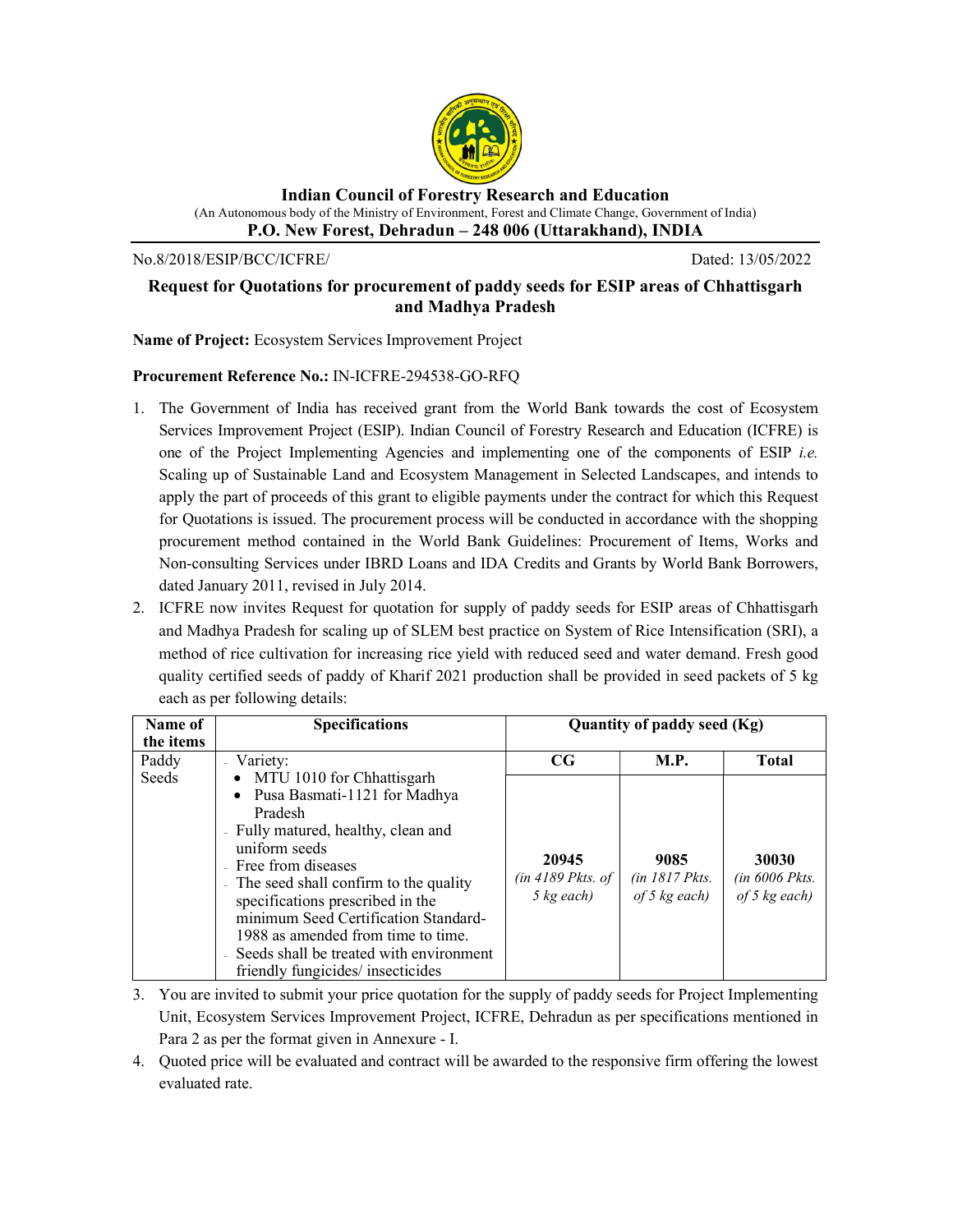- 5. Quotation(s) must be marked "Request for quotation for Supply of Paddy Seeds" and addressed to the:
	- Project Director Ecosystem Services Improvement Project Room No: 143 Indian Council for Forestry Research and Education P. O. New Forest, Dehradun, Uttrakhand-248006 (INDIA)
- 6. Quotation should be accompanied by adequate technical documentation and catalogue(s) and other printed material or pertinent information and a sample of paddy seed, including names and addresses of supplier.
- 7. ICFRE will examine the quality parameters of the sample of paddy seeds submitted by the firms along with the RFQ. The selected firm has to provide the paddy seeds as per the approved sample only, any deviation will lead to the cancellation of contract.
- 8. The deadline for receipt of quotation at the address indicated above is 26 May 2022 by 3:00 PM.
- 9. Quotation should be submitted as per the instruction contained in the Annexure II of this document.
- 10. The prices should be quoted in Indian Rupees and should be inclusive of all taxes (GST). No price increase will be allowed after the submission of Quotations.
- 11. Validity of the Offer: RFQ shall be valid for a period of 90 days from the date for receipt of quotation(s) indicated in Paragraph 7 above.
- 12. Evaluation of Quotations: The procurement committee ESIP-PIU, ICFRE will evaluate and compare the quotations determined to be substantially responsive i.e. which are properly signed; and conform to the terms and conditions, and specifications of the RFQ. The firm has to produce a sample of the paddy seed packet, to be vetted by technical committee of ESIP, ICFRE. The delivery has to be made as per the vetted paddy seed packet only and any deviation will be treated as breach of contract and liable for scrapping of order.
- 13. Award of contract: The contract for supply of paddy seed packets will be awarded to the firm whose quotation has been determined to be substantially responsive and who has offered the lowest price as per the specifications in the RFQ.
- 14. Notwithstanding the above, ICFRE reserves the right to accept or reject any quotations and to cancel the procurement process and reject all quotations at any time prior to the award of contract.
- 15. The firm whose quotation is accepted will be notified for the award of contract by ICFRE prior to expiration of the quotation validity period. The terms of the accepted offer shall be incorporated in the purchase order.
- 16. Security Money  $\omega$  3% of offered value shall be deposited by the supplier with the agreement.
- 17. The Security Money will be released on satisfactory completion of supply of the paddy seed packets.
- 18. All prices should be quoted F.O.R. destination inclusive of all taxes and contingent costs including, customized packing, forwarding, transportation, handling and insurance etc.
- 19. Penalty: Supply of non-original/similar looking seeds or seeds in damaged conditions shall not be accepted. Penalty up to 25% of the value of the supply order may be imposed if seeds is not provided in specified quality specification and condition. In addition, the contract will be cancelled and contractor may be blacklisted.
- 20. Paddy seed is an important input required during a limited period in the kharif season. Therefore, timely supply of the seed is the essence of the contract. Penalty up to 25% will be imposed if the firm fails to supply seeds as per the delivery schedule. And after more than 15 days delay in delivery, the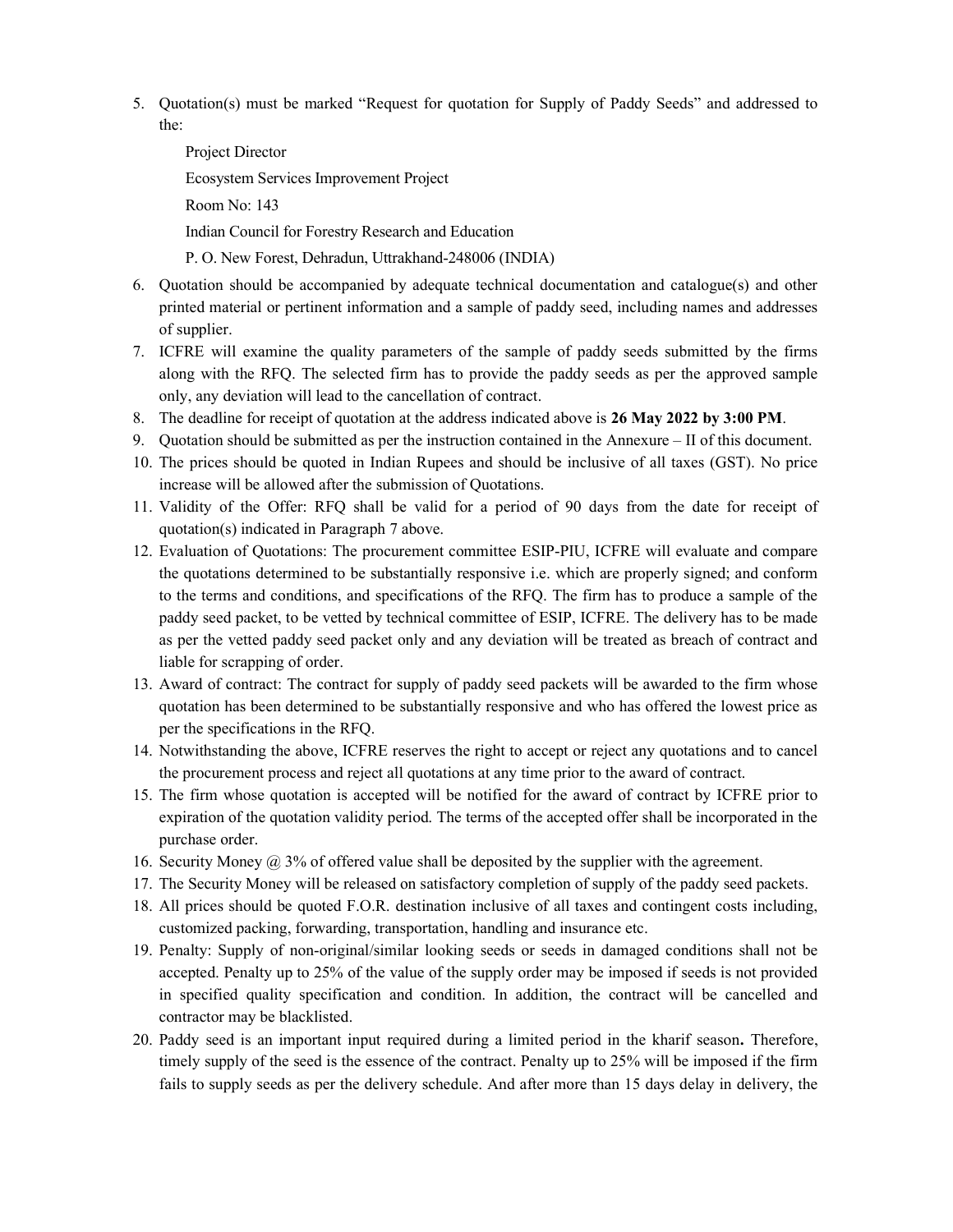order shall be cancelled. However, no penalty will be imposed if the delay in supply occurs on account of intimation by ICFRE for any administrative or logistics contingency.

| S.No                              | <b>Village Names</b>                      | Paddy seed quantity (Kg) | Paddy seed packets (No.) |  |  |  |
|-----------------------------------|-------------------------------------------|--------------------------|--------------------------|--|--|--|
| <b>Pali Forest Range</b>          |                                           |                          |                          |  |  |  |
|                                   | Kanhiyapara                               | 170                      | 34                       |  |  |  |
| 2                                 | Chanwaripara                              | 145                      | 29                       |  |  |  |
| 3                                 | Karanawadhi                               | 150                      | 30                       |  |  |  |
| 4                                 | Jamnipani                                 | 55                       | 11                       |  |  |  |
| 5                                 | Karranawapara                             | 235                      | 47                       |  |  |  |
| 6                                 | Kodar                                     | 465                      | 93                       |  |  |  |
| $\overline{7}$                    | Paraspani                                 | 145                      | 29                       |  |  |  |
|                                   | <b>Total Pali Forest Range</b>            | 1365                     | 273                      |  |  |  |
|                                   | <b>Pandariya West Forest Range</b>        |                          |                          |  |  |  |
| $\mathbf{1}$                      | Bhangitola                                | 300                      | 60                       |  |  |  |
| $\overline{2}$                    | Rokhani                                   | 245                      | 49                       |  |  |  |
| 3                                 | Taiternyi                                 | 225                      | 45                       |  |  |  |
| $\overline{4}$                    | Amlitola                                  | 255                      | 51                       |  |  |  |
| 5                                 | Rahidand                                  | 125                      | 25                       |  |  |  |
| 6                                 | Rukmidadar                                | 285                      | 57                       |  |  |  |
| 7                                 | Amaniya                                   | 325                      | 65                       |  |  |  |
| 8                                 | Neur                                      | 1650                     | 330                      |  |  |  |
|                                   | <b>Total Pandariya West Forest Range</b>  | 3410                     | 682                      |  |  |  |
|                                   | <b>Raghunath Nagar Forest Range</b>       |                          |                          |  |  |  |
| 1                                 | Shankarpur                                | 1000                     | 200                      |  |  |  |
| $\overline{2}$                    | Rameshpur                                 | 400                      | 80                       |  |  |  |
| 3                                 | Raghunathnagar                            | 1250                     | 250                      |  |  |  |
| $\overline{4}$                    | Naugai                                    | 805                      | 161                      |  |  |  |
| 5                                 | Girwani                                   | 1705                     | 341                      |  |  |  |
| 6                                 | Kesari                                    | 1500                     | 300                      |  |  |  |
| 7                                 | Babhani                                   | 815                      | 163                      |  |  |  |
|                                   | <b>Total Raghunath Nagar Forest Range</b> | 7475                     | 1495                     |  |  |  |
| <b>Marwahi Forest Range</b>       |                                           |                          |                          |  |  |  |
| 1                                 | Matiyadand                                | 480                      | 96                       |  |  |  |
| 2                                 | Danikundi                                 | 370                      | 74                       |  |  |  |
| 3                                 | Banshital                                 | 735                      | 147                      |  |  |  |
| 4                                 | Ameratikra                                | 225                      | 45                       |  |  |  |
| 5                                 | Mouharitola                               | 500                      | 100                      |  |  |  |
| 6                                 | Kolbira                                   | 590                      | 118                      |  |  |  |
| $\tau$                            | Naka                                      | 1305                     | 261                      |  |  |  |
| $8\,$                             | Silphari                                  | 1050                     | 210                      |  |  |  |
| 9                                 | Bahrijhorki                               | 90                       | 18                       |  |  |  |
| 10                                | Patharra                                  | 1230                     | 246                      |  |  |  |
| 11                                | Madai                                     | 705                      | 141                      |  |  |  |
| 12                                | Packetharra                               | 45                       | 9                        |  |  |  |
| 13                                | Rumga                                     | 1370                     | 274                      |  |  |  |
| <b>Total Marwahi Forest Range</b> |                                           | 8695                     | 1739                     |  |  |  |
| <b>Grand Total (Chhattisgarh)</b> |                                           | 20945                    | 4189                     |  |  |  |

 $\mathbf{I}$ 

21. Consignee: The selected firm has to supply the material as per the following consignee details: Consignee details of Chhattisgarh: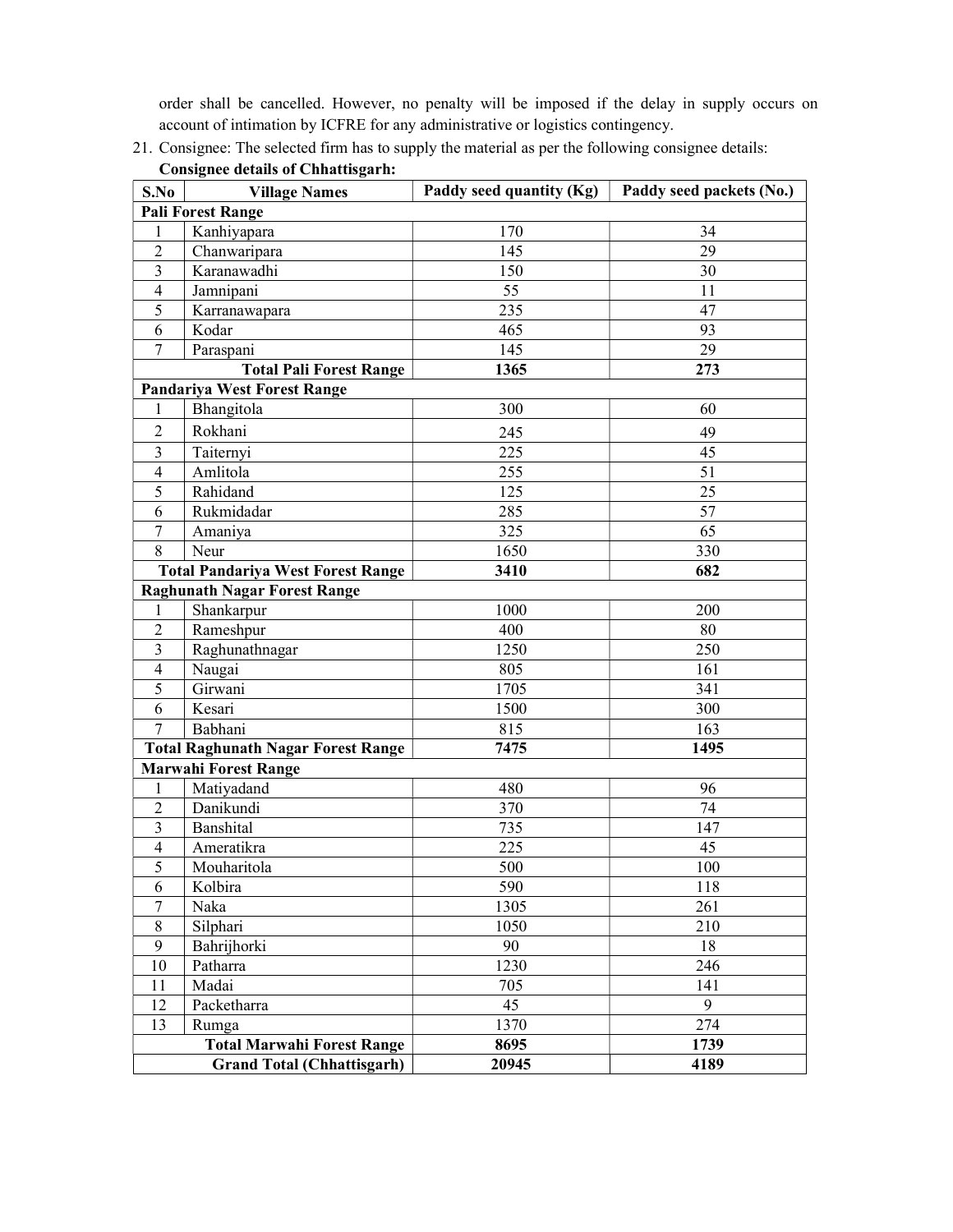# Consignee details of Madhya Pradesh:

| S.No.                               | <b>Village Names</b>               | <b>Paddy seed quantity</b><br>(Kg) | <b>Paddy seed packets</b><br>(No.) |  |  |  |
|-------------------------------------|------------------------------------|------------------------------------|------------------------------------|--|--|--|
| <b>Banapura Forest Range</b>        |                                    |                                    |                                    |  |  |  |
| 1                                   | Pipalgota                          | 400                                | 80                                 |  |  |  |
| $\overline{2}$                      | Nayagaon                           | 250                                | 50                                 |  |  |  |
| 3                                   | Bhavanda                           | 150                                | 30                                 |  |  |  |
| $\overline{4}$                      | Ghoghara                           | 175                                | 35                                 |  |  |  |
| 5                                   | Nanderwada                         | 700                                | 140                                |  |  |  |
| 6                                   | Sota Chikhali                      | 150                                | 30                                 |  |  |  |
| $\overline{7}$                      | Jondhal                            | 230                                | 46                                 |  |  |  |
| $8\,$                               | Salai                              | 110                                | 22                                 |  |  |  |
| 9                                   | Narri                              | 375                                | 75                                 |  |  |  |
| 10                                  | Chandakhad                         | 400                                | 80                                 |  |  |  |
| 11                                  | Gotabarri                          | 225                                | 45                                 |  |  |  |
| 12                                  | Keolajhir                          | 150                                | 30                                 |  |  |  |
| 13                                  | Banspani                           | 60                                 | 12                                 |  |  |  |
|                                     | <b>Banapura Forest Range Total</b> | 3375                               | 675                                |  |  |  |
|                                     | <b>Bhaura Forest Range</b>         |                                    |                                    |  |  |  |
| 1                                   | Handipani                          | 125                                | 25                                 |  |  |  |
| $\overline{c}$                      | Kachhar                            | 190                                | 38                                 |  |  |  |
| 3                                   | Koyal Buddi                        | 140                                | 28                                 |  |  |  |
| $\overline{4}$                      | Kuppa                              | 450                                | 90                                 |  |  |  |
| 5                                   | Tetar Mal & Ryt                    | 175                                | 35                                 |  |  |  |
| 6                                   | Koyalari                           | 225                                | 45                                 |  |  |  |
| 7                                   | Banabehda                          | 465                                | 93                                 |  |  |  |
|                                     | <b>Bhaura Forest Range Total</b>   | 1770                               | 354                                |  |  |  |
|                                     | <b>Itarsi Forest Range</b>         |                                    |                                    |  |  |  |
| 1                                   | Khatama                            | 430                                | 86                                 |  |  |  |
| $\overline{2}$                      | Lalpani                            | 140                                | 28                                 |  |  |  |
| 3                                   | Bhatna                             | 125                                | 25                                 |  |  |  |
| $\overline{4}$                      | Ranjjhi                            | 170                                | 34                                 |  |  |  |
|                                     | <b>Itarsi Forest Range Total</b>   | 865                                | 173                                |  |  |  |
|                                     | <b>Sukhtawa Forest Range</b>       |                                    |                                    |  |  |  |
| $\mathbf{1}$                        | Khoda                              | 265                                | 53                                 |  |  |  |
| 2                                   | Pipariyakhurd                      | 500                                | 100                                |  |  |  |
|                                     | <b>Budhni Forest Range Total</b>   | 765                                | 153                                |  |  |  |
|                                     | <b>Budhni Forest Range</b>         |                                    |                                    |  |  |  |
| 1                                   | Hathlewa                           | 200                                | 40                                 |  |  |  |
| $\mathfrak{2}$                      | Paraswada                          | 205                                | 41                                 |  |  |  |
| 3                                   | Paharkhedi                         | 395                                | 79                                 |  |  |  |
| $\overline{4}$                      | Chacmau                            | 140                                | 28                                 |  |  |  |
| 5                                   | Naganpur                           | 100                                | 20                                 |  |  |  |
| 6                                   | Saidganj                           | 310                                | 62                                 |  |  |  |
| 7                                   | Akola                              | 610                                | 122                                |  |  |  |
| 8                                   | Khatpura                           | 350                                | 70                                 |  |  |  |
| <b>Budhni Forest Range Total</b>    |                                    | 2310                               | 462                                |  |  |  |
| <b>Grand Total (Madhya Pradesh)</b> |                                    | 9085                               | 1817                               |  |  |  |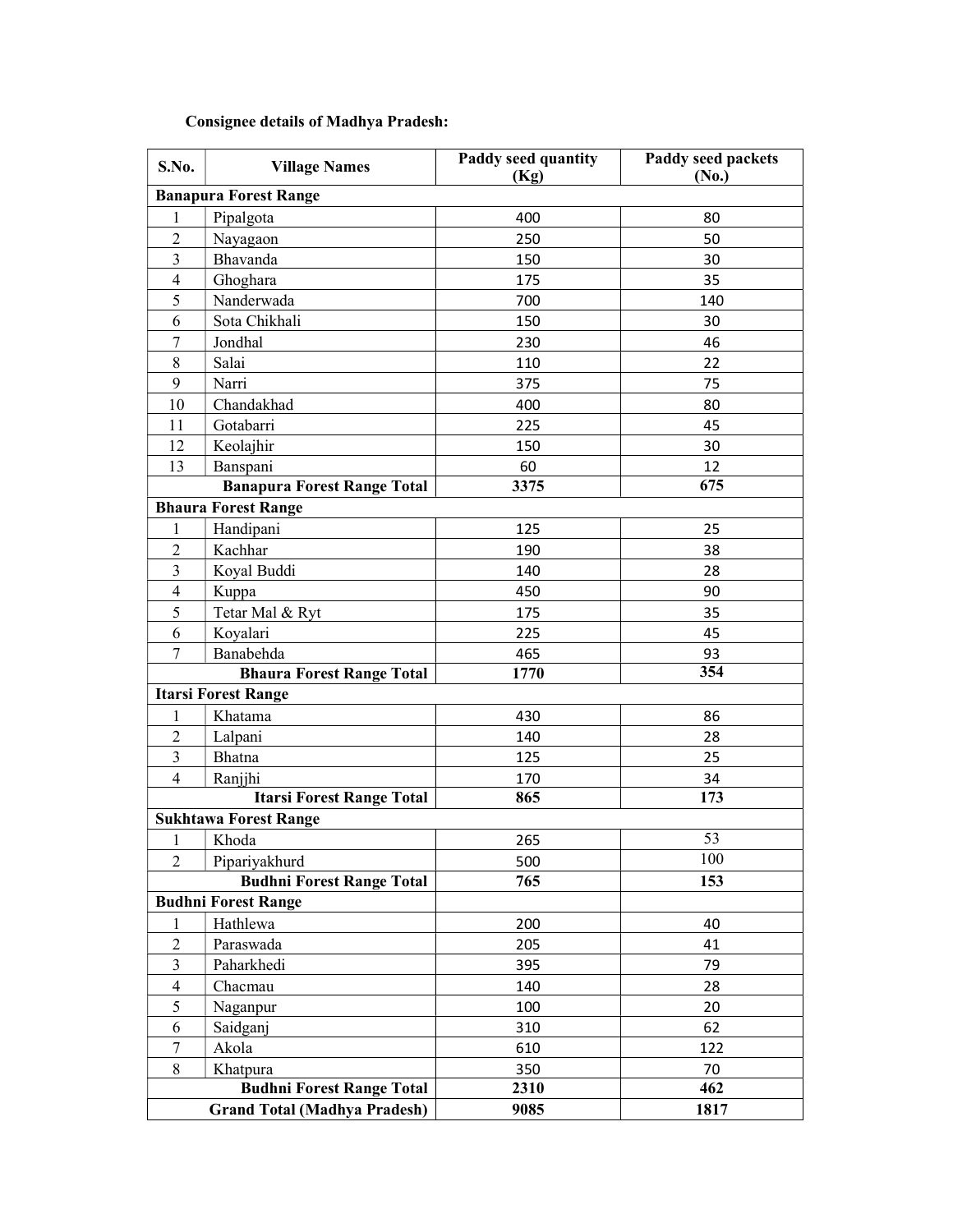- 22. ICFRE shall have the right to purchase the material in full or part thereof, at the risk and cost to the firm, in case firm fails to supply the allocated or indented quantity within the specified time and as per the specifications.
- 23. ICFRE shall not be responsible for fluctuation of the market rate of the ordered paddy seeds. The firm shall be required to supply the paddy seeds at agreed rate only. The agreement may be terminated at any time due to non-performance of any of the terms and conditions of the agreement to the satisfaction of ICFRE.
- 24. Notification of Dispatch: In regard to each and every consignment, notification shall be made to ICFRE immediately on dispatch indicating full details of quantity of paddy seed packets so that ICFRE is able to plan for its timely distribution to the project beneficiaries.
- 25. ICFRE shall have the sole and unfettered discretion to decrease/increase the number of paddy seed packets to be purchased from the firm within the validity of the contract.
- 26. Delivery period: within 30 days from the date of issue of Purchase Order.
- 27. Payment shall be made after successful delivery of the Paddy seed packets as per specification.
- 28. The following documents shall be submitted by the firm along with the quotation:
	- a. Valid GST registration certificate and PAN
	- b. Proof of 3-year turnover document for more than Rs. 5,00,000/-.
	- c. A declaration document of not having blacklisted in any government department/organization.
	- d. Sample of one Paddy seed packet with proper printing & packaging
	- e. Seed Quality Certificate (As per seed standards mentioned in para 2)
	- f. Production source
	- g. Proof of three years of experience in manufacturing/ supplying/ distributing and sale of the seeds
	- h. Authorized Dealership Certificate.
- 29. The firm shall supply the paddy seed packets clearly depicting following information: Label no., Lot no., Kind, Variety, Date of Testing, Date of Packaging, Germination % (min.), Genetic Purity % (min.), Physical Purity % (min.), Valid Up to, Net Weight and name of fungicides used for seed treatment.
- 30. The RFQ will be evaluated by the Procurement Committee of ESIP, ICFRE and the findings of the committee will be final and binding. The same cannot be challenged at any forum thereafter.
- 31. Quality of the seeds supplied in the paddy seed packets shall be the sole responsibility of the supplying parties. Any dispute on quality of the seeds, arising in the field shall be verified by the technical committee of ESIP, ICFRE. ICFRE may draw representative samples from the seed lots offered by the firm and get them analyzed in any Government Laboratory, the seed lot cleared by Government Laboratory will be accepted by ICFRE. The cost of verification at all levels and cost towards any testing, if required shall be borne by the firm.
- 32. The seed shall be processed and packed as per ICFRE and SCA's requirement at the firm's cost and expenses. ICFRE will have right to inspect the operation from time to time.
- 33. The seed lots should confirm to the quality specifications prescribed in the minimum Seed Certification Standard-1988 as amended from time to time and shall possess physical appearance and luster to ICFRE's satisfaction.
- 34. The firm shall be fully responsible for any quality deviation observed by Government/Enforcement agency/ICFRE and shall be liable for damages/legal prosecution arising out of quality lapses vide provisions under prevailing laws such as seed act/seed control order and Weight and Measurement act etc.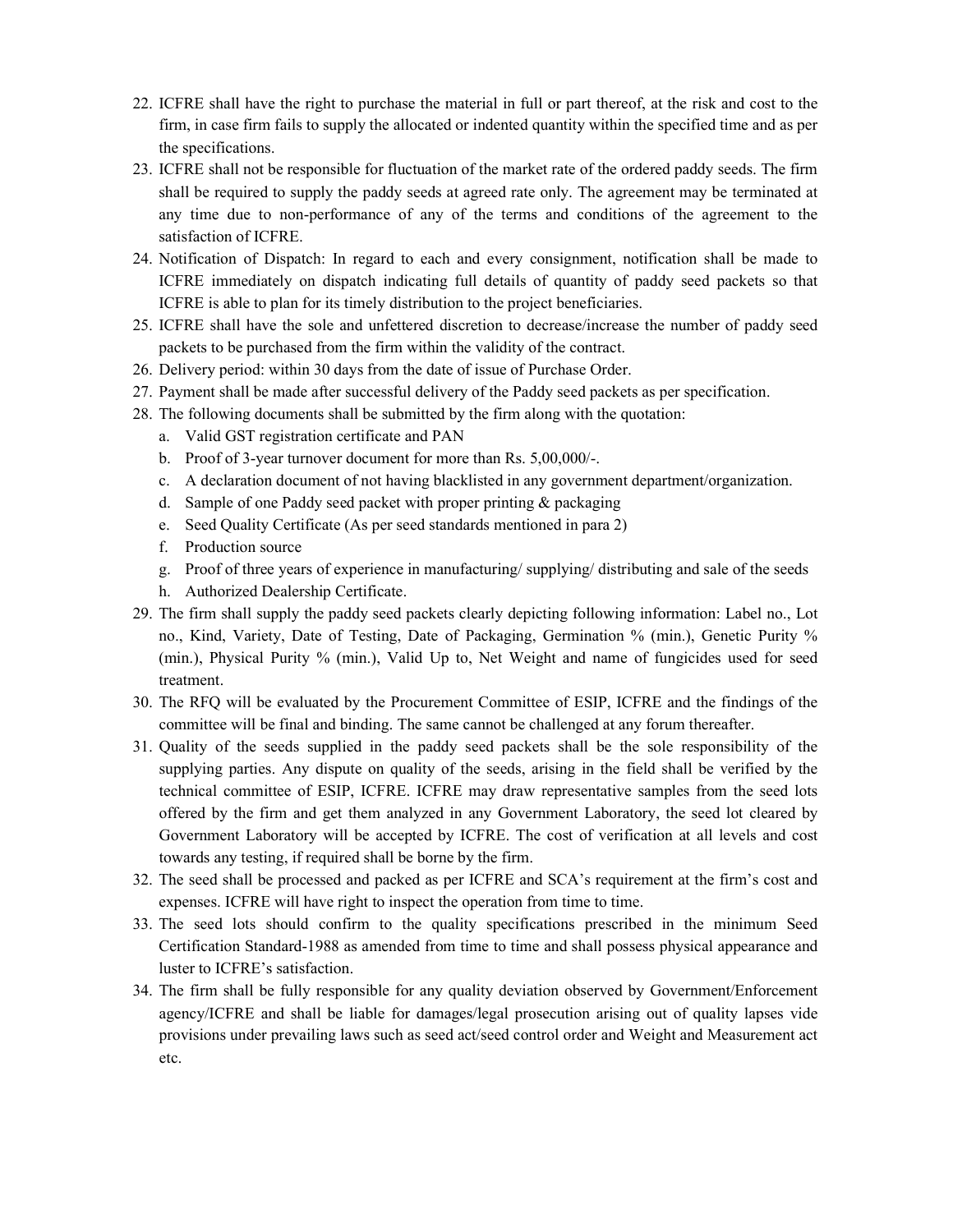- 35. The supply of paddy seed shall be made in conformity with the standard norms laid down for supply of seeds. The packets for packing of paddy seed shall be arranged by the firm with printing on the packet as per the design/print details provided by ICFRE to the selected firm.
- 36. Any representation/complaints pertaining to this RFQ shall be addressed to the Grievance Redressal Committee, ESIP-PIU, ICFRE, at projectdirectoresip@gmail.com.
- 37. The Project Director, ESIP, ICFRE reserves the right to cancel the contract on ground of unsatisfactory or delayed supply and failure to fulfill terms and conditions of the agreement.
- 38. Decision of Director General, ICFRE will be final in case of dispute (if any).

Yours faithfully,

Project Director ESIP, ICFRE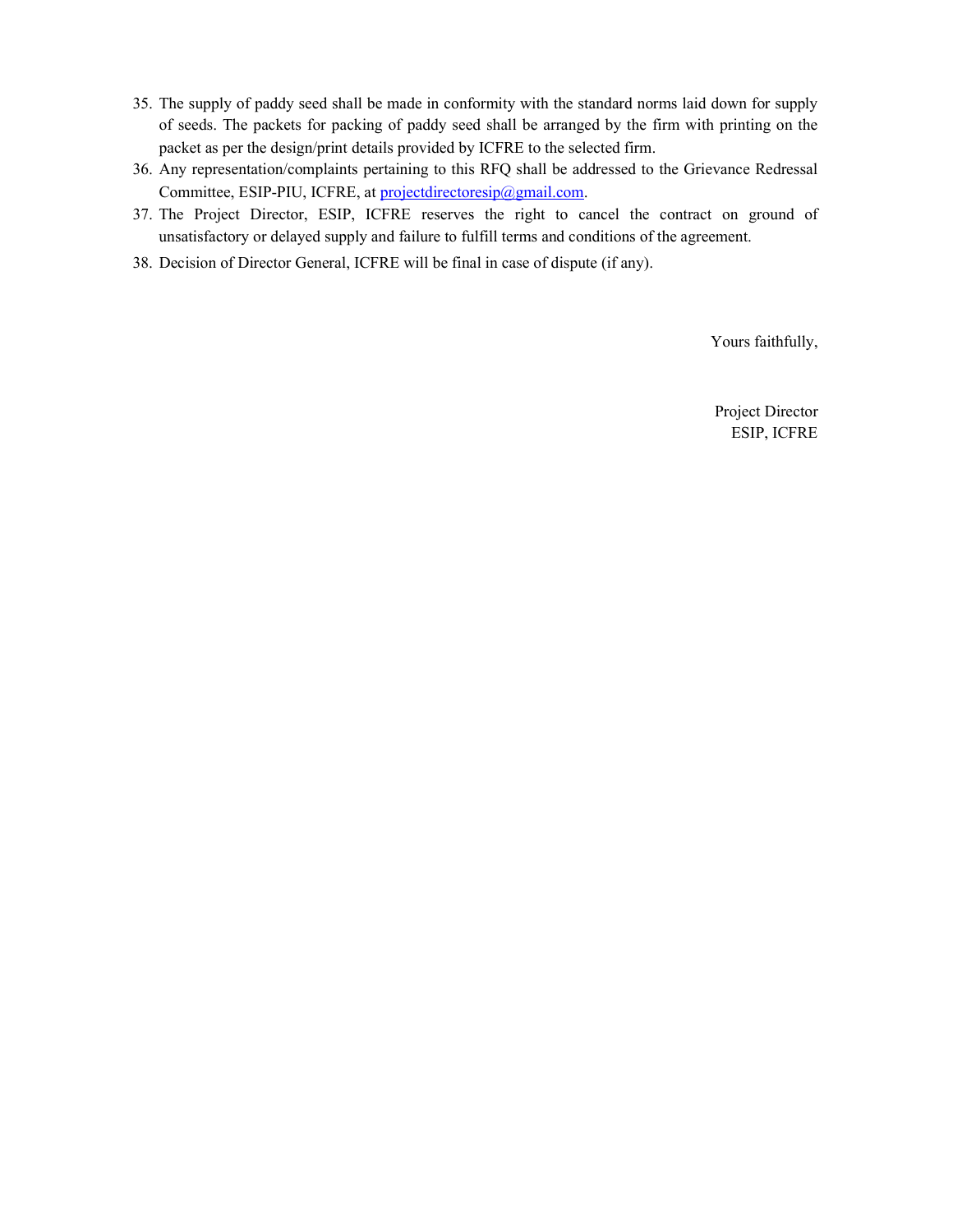Annexure-I

#### Format of Quotation (on Firm Letter Head)

Date:

To

Project Director, Ecosystem Services Improvement Project Room No: 143 Indian Council for Forestry Research and Education P. O. New Forest, Dehradun, Uttrakhand-248006 (INDIA)

## Sub.: Request for Quotations for procurement of paddy seed for ESIP areas of Chhattisgarh and Madhya Pradesh

Madam/ Sir,

We offer to supply paddy seed for ESIP areas of Chhattisgarh and Madhya Pradesh in accordance with the conditions of contract, as per following quoted price:

| <b>Name</b><br>of the<br>items | <b>Specifications</b>                                                                                                                                                                                                                                                                                                                                                                                                            | <b>Rate Quoted in Rs.</b>                          |      |                       |                                             |      |                              |                       |
|--------------------------------|----------------------------------------------------------------------------------------------------------------------------------------------------------------------------------------------------------------------------------------------------------------------------------------------------------------------------------------------------------------------------------------------------------------------------------|----------------------------------------------------|------|-----------------------|---------------------------------------------|------|------------------------------|-----------------------|
| Paddy                          | - Variety:                                                                                                                                                                                                                                                                                                                                                                                                                       | For CG                                             |      |                       | For M.P.                                    |      |                              | Grand                 |
| <b>Seeds</b>                   | MTU 1010 for<br>Chhattisgarh<br>Pusa Basmati-1121 for<br>$\bullet$<br>Madhya Pradesh<br>Fully matured, healthy, clean<br>$\bar{a}$<br>and uniform seeds<br>Free from diseases<br>The seed shall confirm to the<br>quality specifications<br>prescribed in the minimum<br>Seed Certification Standard-<br>1988 as amended from time<br>to time.<br>Seeds shall be treated with<br>environment friendly<br>fungicides/insecticides | Quantity                                           | Rate | Total<br><b>Price</b> | Quantity                                    | Rate | <b>Total</b><br><b>Price</b> | <b>Total</b><br>price |
|                                |                                                                                                                                                                                                                                                                                                                                                                                                                                  | 20945<br>kg<br>(in 4189)<br>Pkts. of 5<br>kg each) |      |                       | $9085$ (in<br>1817<br>Pkts. of 5<br>kg each |      |                              |                       |

We agree to supply the above item(s) in accordance with the technical specifications for a total contract price of Rs. ..................................................... (Rupees .......................................................................only) as per the detailed description specified in the request for quotation.

We hereby certify that we have taken steps to ensure that no person acting for us on our behalf will engage in bribery.

> Authorized Signature: Name and Title of Signatory: